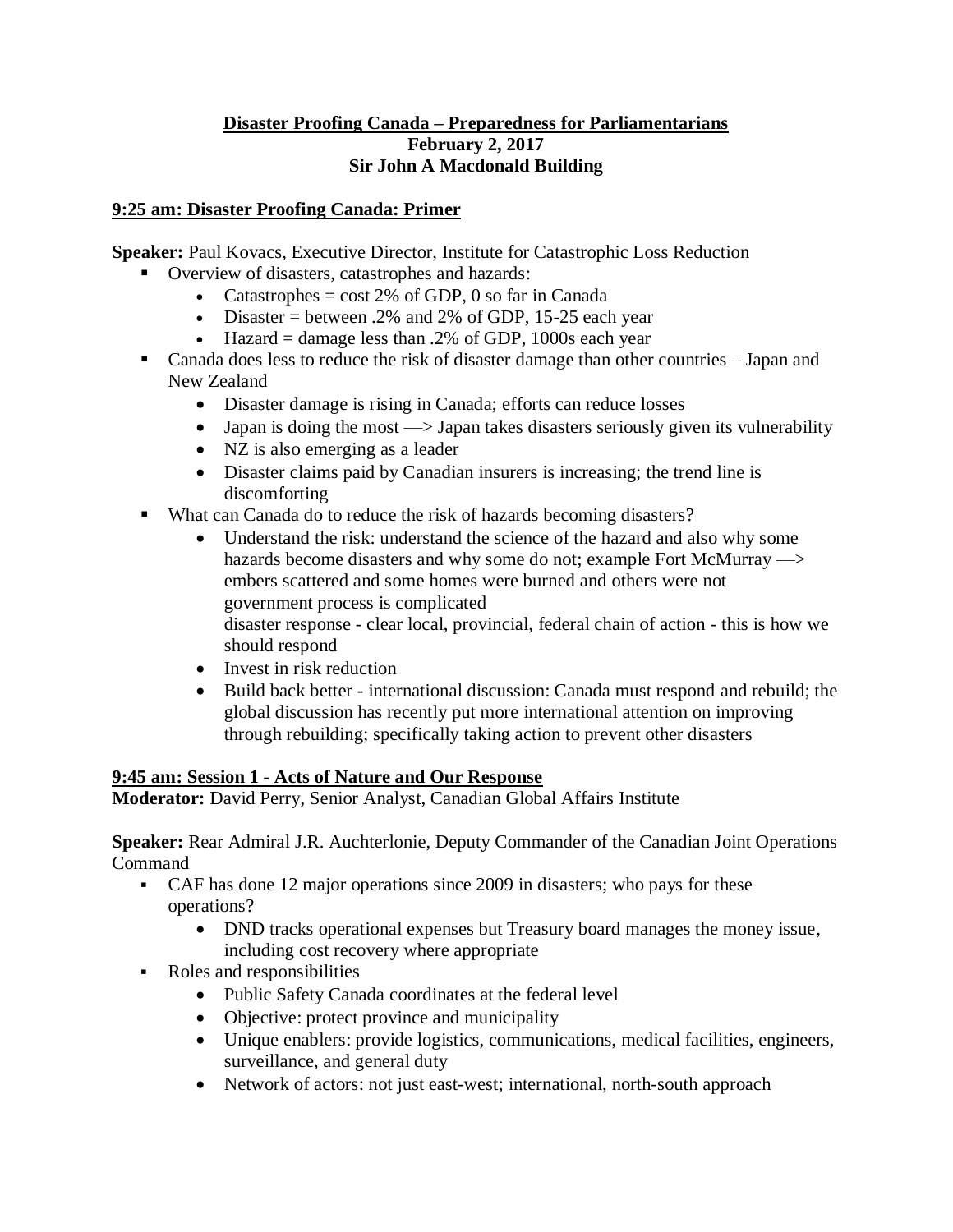**Speaker:** Conrad Sauvé, Chief Executive Officer Red Cross

- Lessons learned from Fort McMurray
	- Red Cross is all about helping the people during the recovery process
	- Innovation in crisis: digital registration; digital cash transfer set up
	- Canada has a robust capacity to raise money, Red Cross key in this transfer
	- The ability to have a direct relationship through technology enabled Red Cross to understand people's needs
	- When Red Cross raises the money on behalf of everyone, the responsibility is to i) help people directly who are evacuated; ii) 50M for local organizations; iii) 2.4M into food banks; iv) long term program
	- Coordination is key
	- Importance of registration; one-channel approach; complementary role of the Red Cross
	- Canada must respond fast to emergency, but also focus on the 'recovery' phases afterwards

**Speaker:** Ginny Flood, Vice President, Government Relations, Suncor

- Events of Fort McMurray fire
	- May 3 80k evacuated, May 4 20k hectares burned, May 8 590k acres forest burned; no casualties aside from 1 traffic accident
	- Canada needs to be looking at this when it comes to prevention for remote communities
	- Fort McMurray had the industry and the infrastructure and facility equipment to fight the forest fires
- Why no deaths?
	- Safety culture permeates throughout industry; by the time we had the response and the planes at the federal level, most of the industry had evacuated most people
	- Collaboration between private, public and non-profit sector; network / multifaceted approach; difficulty: understanding all the different roles
	- Role of media: how do you contact and stay in touch with employees? Social media (facebook, twitter, other methods) helped improve on what a news release cannot achieve
	- Also, working with various organizations. People want information how to make sure people get the right information, this is a coordinated effort

#### **11:30 am: Session 2 - Cyber threats: Vulnerabilities and Solutions**

**Remarks:** Dr. Roseann O'Reilly Runte, President and Vice Chancellor, Carleton University

**Moderator:** Colin Robertson, Vice President, Canadian Global Affairs Institute

**Speaker:** General (Rtd), Michael Hayden, former Director of the CIA and National Security Agency

**Speaker:** Richard Fadden, former National Security Advisor, Deputy Minister of Defence and Director of the Canadian Security Intelligence Service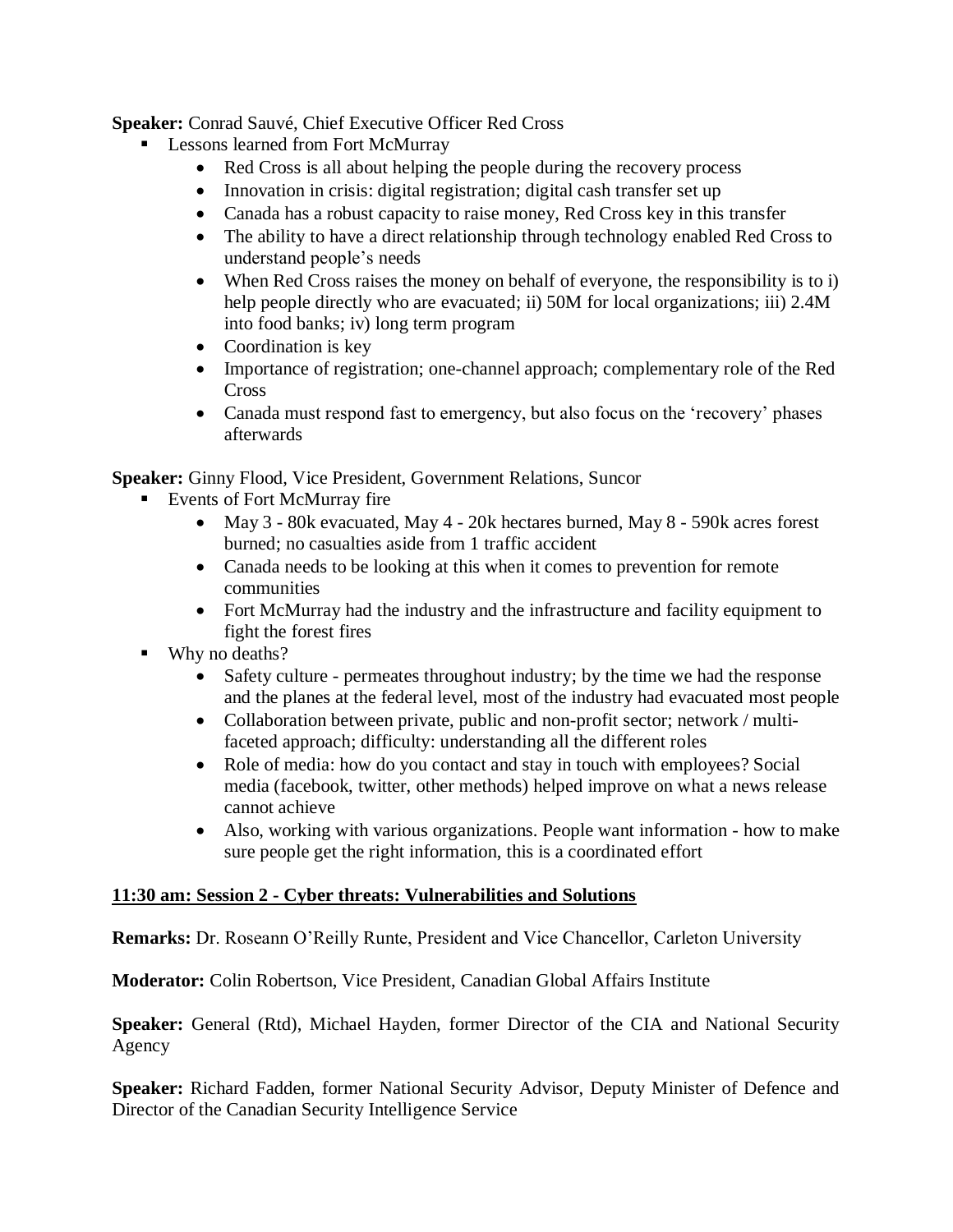- Cyber threat is a sub-set of a much bigger, i.e. global problem
- Moderator: Where will you place Canada and the U.S. in terms of tackling cyber threats?
	- Mr. Hayden: highlights various sectors within the US and Canada that better handle cyber threats, including the financial sector (that, however, needs to be more outward-facing; they need to realize that they require this interconnectivity but also must protect themselves from its threats)
	- For day to day operation of cyber security, the federal government cannot in isolation handle the compounding challenge.
	- Most of the innovation technological and entrepreneurship lies in the private sector. The Canadian government must understand that they need to re-adjust their role and align themselves with the private sector –this is fundamental to tackle the cyber security challenges
	- With regards to policies on cyber dimensions all previous U.S. Presidents have had a variety of ways of dealing with this. President Trump will highlight the necessity of having a powerful private sector play a role in this. President Trump understands the merits of the private sector and this may fit the cyber security needs quite well
- Which country is doing the best in terms of cyber security? The more totalitarian a country the better it does in dealing with this issue – North Korea, China,
- Moderator: How to make the internet more secure while reaping the benefits that it has to offer?
	- Mr. Hayden: Build a fair amount of security around it and accept the role of the government as an enabler and collaborator with the private sector
- Moderator: Who are the threat actors?
- Mr. Fadden:
	- States
	- Criminals
	- Hack activists
	- Terrorists
- Moderator: Who are at threat?
- Mr. Fadden:
	- Governments the most severely affected
	- Private sector
	- civil society
	- individuals
- Moderator: What should the government and private sector be focusing their attention upon?
	- The federal government needs to adopt a national framework addressing this growing threat
	- The government finds it difficult to share classified info with the private sector; so, this must change and information sharing must take place between both sides
	- Develop a framework requirement; put a system, structure in place so that those affected by the threats report it; shared responsibility b/w public and private sector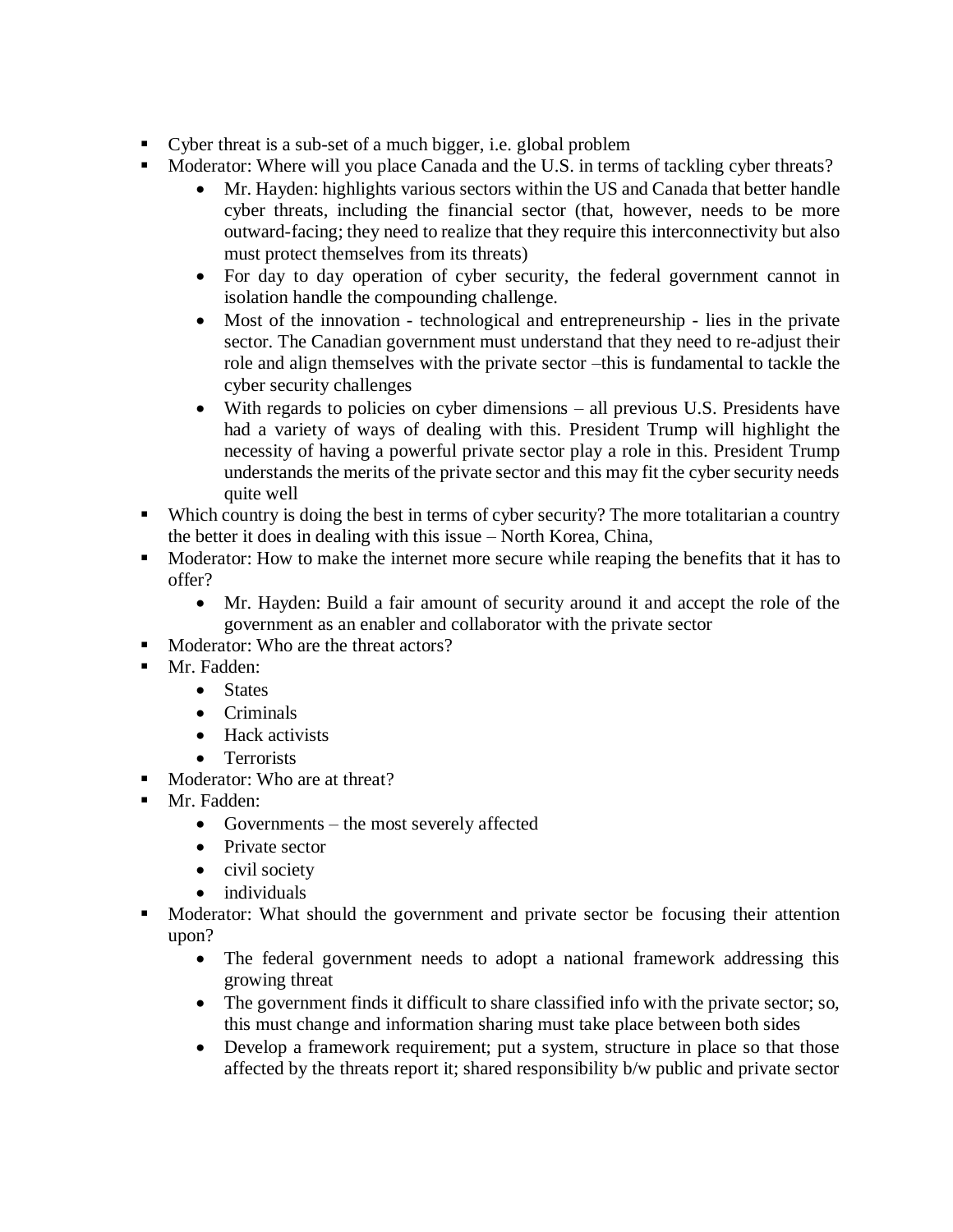- Moderator: Are there any norms or standards for cyber security in Canada?
	- Mr. Fadden: This varies from sector to sector (tele-communication, nuclear, financial). The financial sector has standards, the nuclear sector has it but whether they are qualified, it's hard to say – information about it needs to be shared broadly to understand the level of threat
- Moderator: Should the private sector take the lead?
	- Mr. Fadden: Yes, but government needs to undertake a collaborative/coordinating approach with various sectors within Canada
	- Information sharing sector needs to be developed
	- The federal government can learn from the private sector
- Moderator: Any advice to parliamentarians in terms of establishing norms to succeed in tackling these threats?
	- Mr. Fadden: The Senate should hold hearings and understand what's going on in both the private and public sector. They must gather information and synthesize this information in clear and concise reports. The need is also to engage the Canadian provinces
- Moderator: Should we be thinking of intellectual property rights when expanding our relationship with China?
	- Mr. Fadden: We can't ignore China. We have been engaging with it on various aspects. Though, we must gauge what they want from us, and what we need from them. Yes, we should raise the issue of cyber with China but Canadian leadership may not, and so we must raise this issue with more like minded states

#### **Questions and Answers:**

- 1) Can classified information be shared with the private sector?
	- Yes, you can definitely share classified information with the private sector. The government does not need to build an entire new service. It can be done through issuing security clearances. The government must therefore just broaden the extent of giving security clearances
- 2) With regards to international cooperation and standards on cyber security, is there a possibility to collaborate with Russia and China?
	- First, it is important to establish acceptable and unacceptable behavior re: cyber security
	- Begin by collaborating with like-minded forces talk to Canadians build a national consensus – ensure that our national understanding of what a normative world should be like
	- Collaborate with the British and the Australians since we have common views begin with normative discussions
	- Then scale up to the G7 countries
- 3) What's the role of the UN so far in the norm setting agenda?
	- Work has been done by the UN
	- Laws of armed conflicts have been transferred to the cyber domain in way that are compatible and credible
	- But you must try hard to make all the members of Security Council agree this often takes a lot of time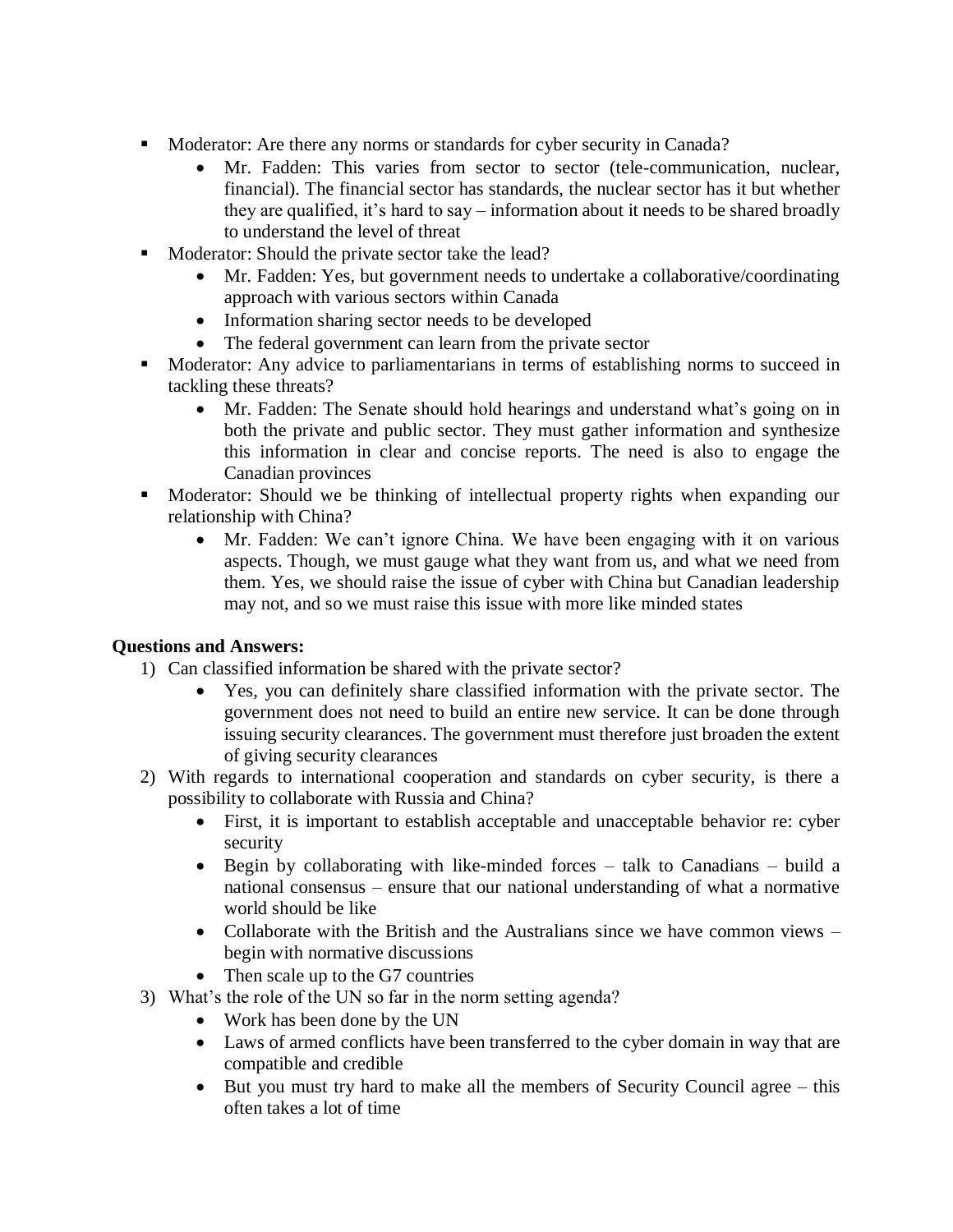# **1:30 pm: Session 3 - Lessons from Abroad**

**Moderator:** Susan Harada, Associate Director of the School of Journalism and Communications, Carleton University

**Speaker:** Phillip Gibson, New Zealand Special Envoy for Disaster Risk Management and Special Advisor and Director Christchurch for the Ministry of Foreign Affairs and Trade

- Disaster response must be linked within communities, insurance sector, internationally
	- In NZ, insurance has been a powerful tool
	- Disasters know no boundaries
- Role of CAN in NZ earthquake
	- Canada immediately dispatched assistance, including ship
- NZ environment: friendly, stable but sit on tectonic plates "hazard prone country"
	- The risk of disasters is thus high
	- The concept of disaster risk management has been taken very seriously
	- Based on the 4 R's: reduction, readiness, response, recovery (same as CAN prevention, preparedness, response and recovery)
	- It is critical to understand the hazards to manage risks; NZ has put emphasis on managing the risks, more than managing the response itself
	- 4 R's: continuously inform each other
		- o Recovery does not just happen at the end. It must start at the beginning and be continuous. Recovery phase: opportunity to improve readiness for the next time. This is a dynamic, ongoing interlinked cycle
		- o In NZ, government and organizational approach to DR management, it is about recognizing and putting responsibility on the local level (BOTTOM UP approach) — act locally, coordinate regionally, support nationally
		- o This bottom-up approach is consolidated in legislation; act local and coordinate regionally
		- o Legislative authority behind this approach
		- o This approach recognizes the reality that it is about communities
		- o Critical importance of recovery we must PLAN for recovery; recovery begins in the planning phase
		- o National legislation on recovery and disasters has been amended to strengthen the recovery conditions. This requires a stronger legislative authority - and a requirement to prepare and plan for recovery well in advance of an emergency.
- Role of the private sector:
	- A fundamental driver of community
	- There is a mutual benefit to be realized between the private sector and the community
	- The earthquakes in NZ underscored just how important the private sector is
	- Immediate and devastating result of earth quake was shutdown of many businesses
	- Objective: to keep people employed and businesses running
	- Private sector has responsibilities nationwide, companies must fund the resilience of NZ (leadership from the private sector)
	- Increasingly, government is looking to the private sector to see if there are private sector practices and technology that can assist in the approach to DR management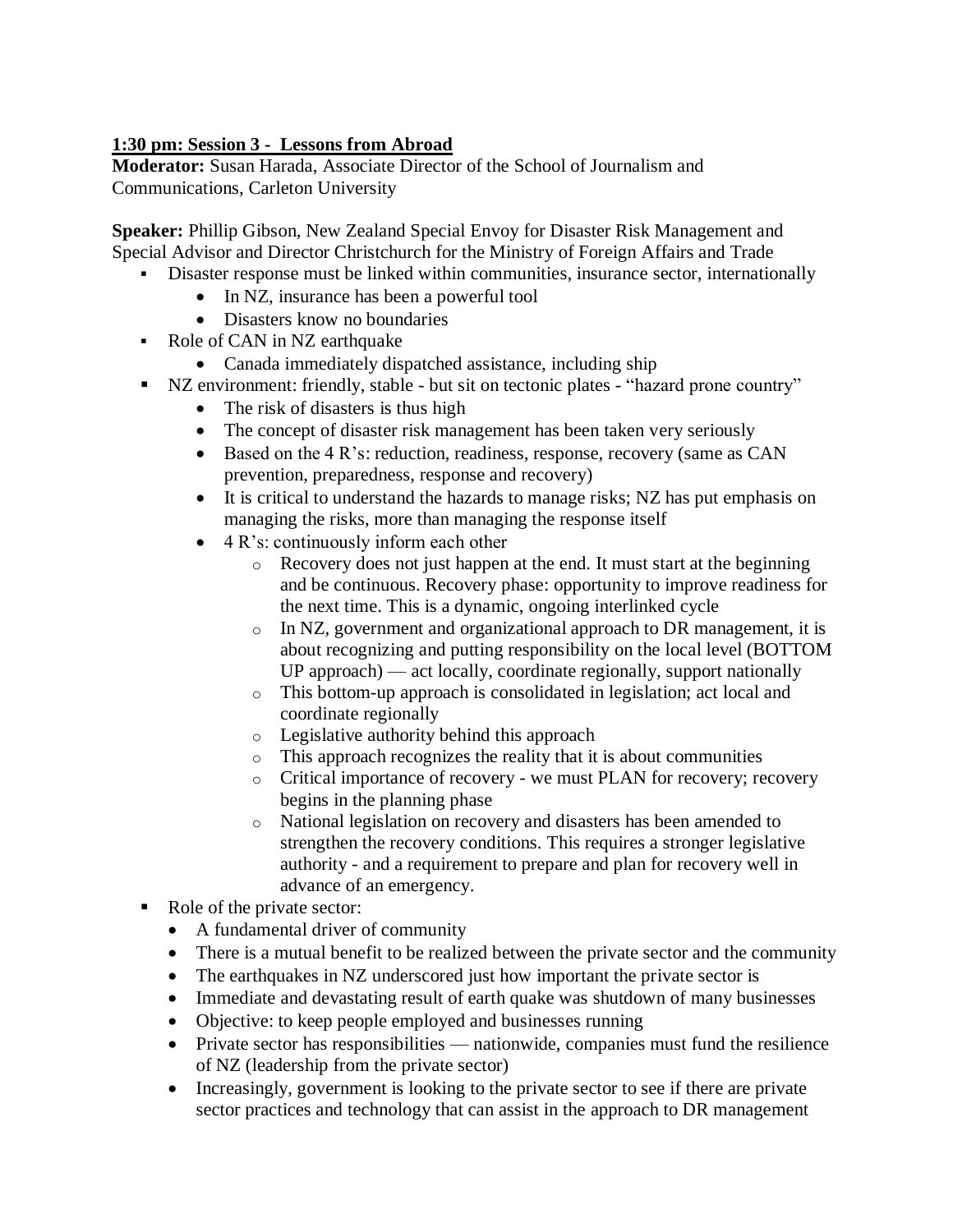**Speaker:** Kimio Takeya, Distinguished Technical Advisor to the President, Japan International Cooperation Agency, and Visiting Professor, Tohoku University, International Research Institute of Disaster Science

- In Japan, more than 50% of the population lives in the flood plain; more than 75% of whole asset in flood plain - this is their main concern
- More than 4M living in flood protected situation
- **EXECUTE:** Disaster, response, recovery, prevention, preparedness
- **•** Prevention investment is much cheaper than recovery for Japan
- Economic development hurt by disaster; use disaster as a trigger to "build back better"
- Holistic approach to flood control
	- Structural measures (basic) and non-structural measures (re-foresting, appropriate land use, flood proof life style, flood forecasting, early warning, evacuation, insurance, business continuity, society) from risk mitigation to risk transfer
	- build country safe and resilient
	- carefully use the word "resilient" resilience means you are hit and then respond; safety is much different
- Targets to protect:
	- Access to information, international cooperation, national and local strategy
	- Mortality, affected people, damages to critical infrastructure
	- Reduce economic loss
- Focus: reduce the economic loss; then damage to critical infrastructure, then affected people, then mortality
- Move the humanitarian issue to the development issue in order to get funding, especially in some developing countries
- **IMPORTANCE ON Building codes and preventative measures**

#### **Panelist Answers:**

- Building resilience NZ has been a good ground for politicians to try new things.
- Shakes in Wellington people are nervous because they know what happens, projects to strengthen masonry on buildings through government subsidizing, etc.
- Regarding funding a lot of government support comes via insurance and a government scheme attached to private insurance – a percentage of insurance goes to the government which pays the first \$100,000 which helps insurance industry
- Japanese leadership in the world: important as they provide knowledge, lessons, strategies and financial backing. Other nations may be wealthier, but conceptually the East Asian countries 'get it'. There is real leadership from South Pacific and East Asian linking climate change to DR. Incrementally, the international community is moving in the right direction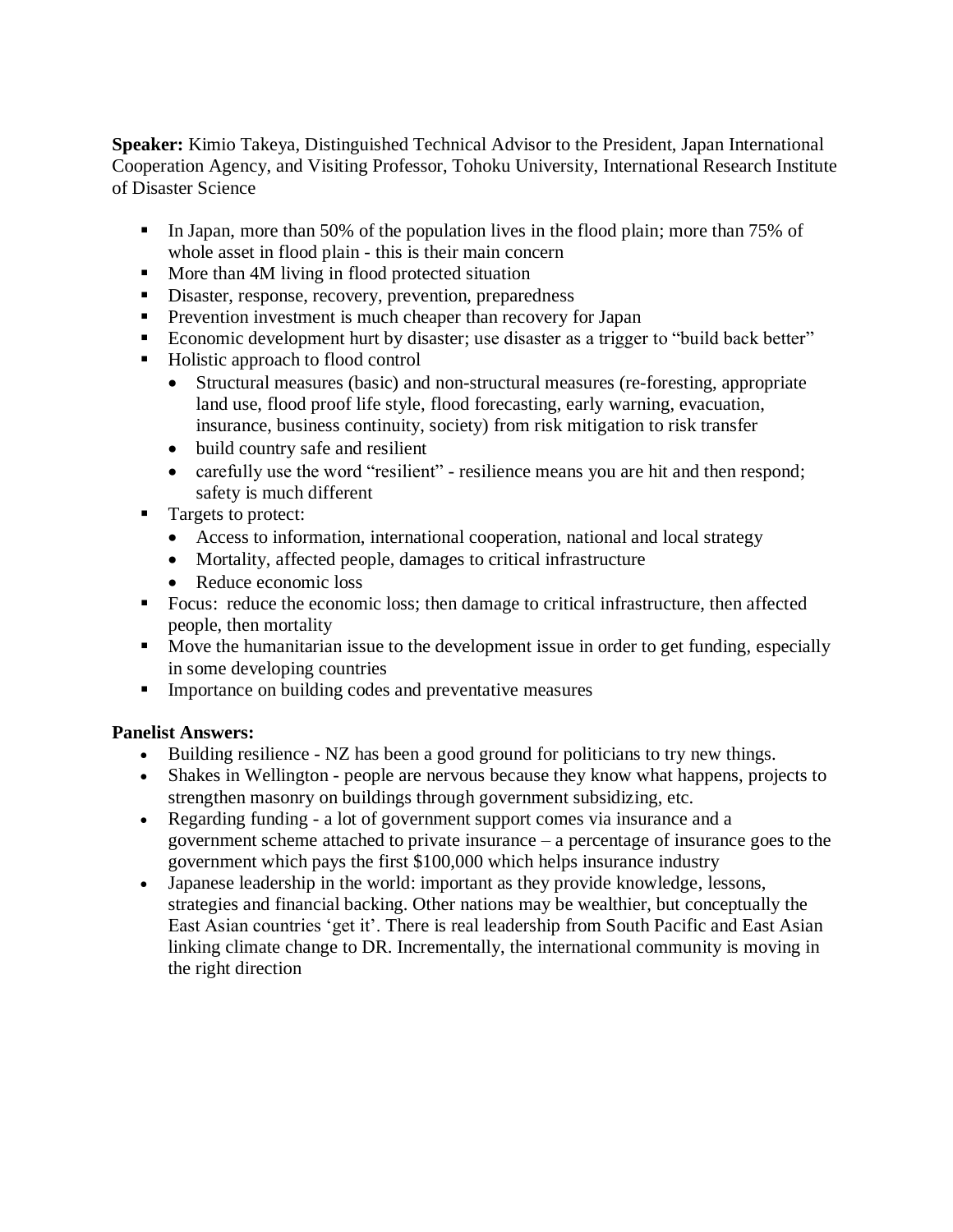# **3:15 pm: Session 4 - Preparing for What's Next**

**Moderator:** Stephanie Carvin, Assistant Professor International Relations at the Norman Paterson School of International Affairs, Carleton University

**Speaker:** Marc Fortin, Assistant Deputy Minister (Science and Technology), Defence Research and Development Canada

- Defence Research and Development Canada provide knowledge and solutions to Public Safety Canada and the public safety and security community
- Centre for Security Science key piece providing advice, expertise and services
- **•** Partnerships with Canadian industry, universities and allied defence S&T organizations
- Critical infrastructure work
- Long history of work with first responders
- **Supporting local communities**
- Communicating risks and uncertainties is a real challenge

**Speaker:** Chris Pogue, VP Public Safety and Security Solutions, General Dynamics Mission Systems-Canada

- First responders need to have digital technology all the time
- **EXECUTE:** Smart phones have better capabilities than technology often available to first responders but commercial networks unreliable causing lack of or mis-information
- General Dynamics trying to close technology gap using military type communications protected from interference and cyberattacks
- $\blacksquare$  Shield Ecosystem gives first responders secure and dedicated versions connect to a secure, dedicated wireless broadband network integrated with public safety and security dispatch systems and sensors – replace traditional radios used by police, firefighters and paramedics with digital communication devices loaded with specific safety and security applications – links emergency responders with data sources

**Speaker:** Eva Cohen, Special Advisor Volunteer Civil Protection, RSC Strategic Connections

- Canadian Emergency Volunteer Agency
- Canada needs a national agency providing infrastructure and technical support for first responders targeting and involving citizens, youth, indigenous communities, veterans and private sector
- Based on Germany's THW Principles: Humanity, Solidarity, Teamwork; nothing similar in Canada; all municipalities need standardized equipment; same model can be replicated here
- Could help with bridge building, water purification and supply, demolition and debris clearance, infrastructure repair, urban search and rescue, communications, logistics, water hazards, cleaning up oil pollution, and flood relief
- $\blacksquare$  Investing in people is the best way
- How can we create a local asset? We need political leadership to create this
- Important way to build resilience in communities